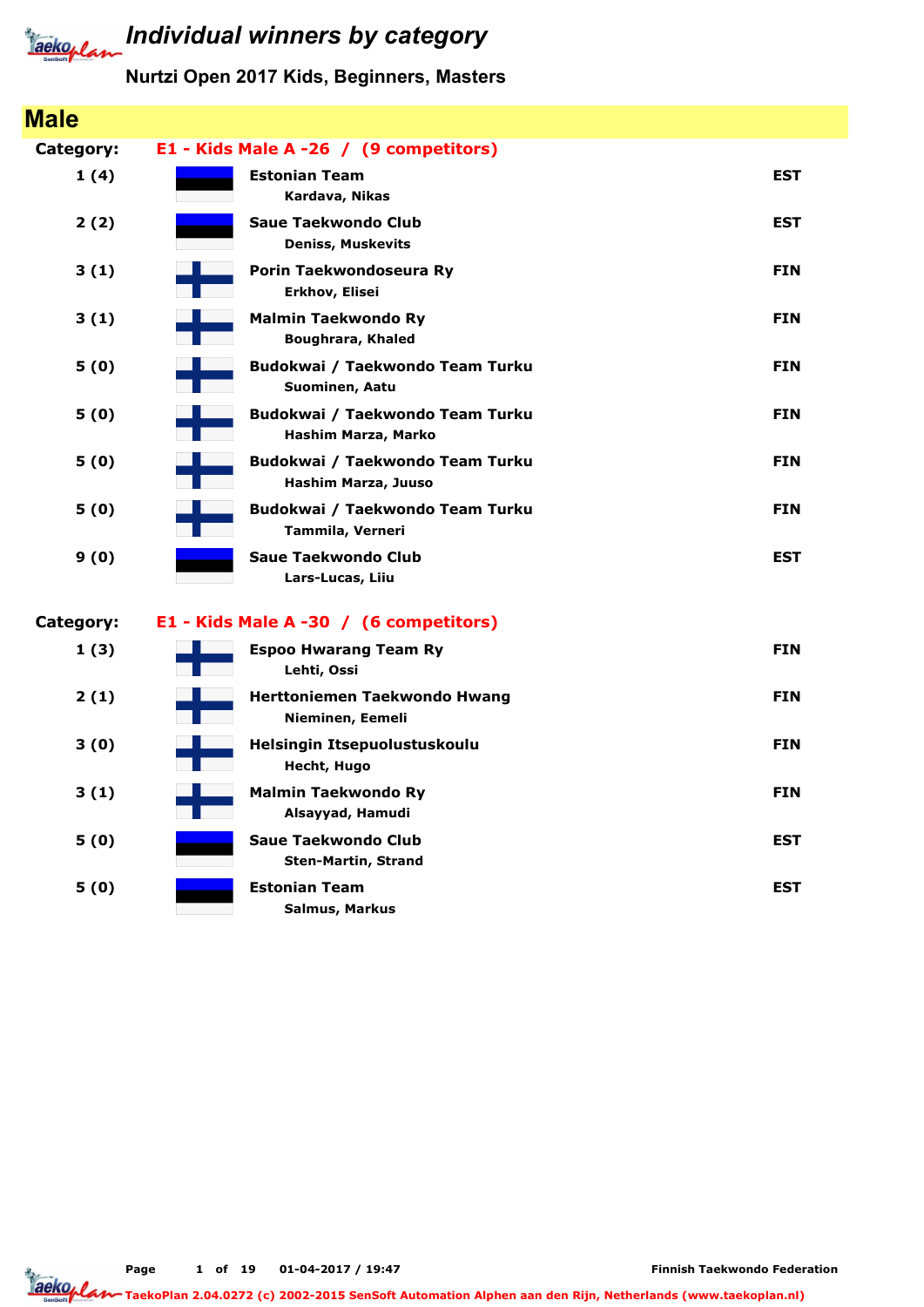

| <b>Male</b>      |                                                                     |            |
|------------------|---------------------------------------------------------------------|------------|
| Category:        | E1 - Kids Male A -34 / (6 competitors)                              |            |
| 1(2)             | Eurowon Jyvaskyla<br>Erkkila, Onni                                  | <b>FIN</b> |
| 2(2)             | Ltkmf<br><b>Bertulsons-Landrats, Sandis</b>                         | <b>LAT</b> |
| 3(1)             | <b>Estonian Team</b><br>Amor, Matthias                              | <b>EST</b> |
| 3(0)             | <b>Estonian Team</b><br>Kuning, Kevin                               | <b>EST</b> |
| 5(0)             | Herttoniemen Taekwondo Hwang<br>Virtaniemi, Kuutti                  | <b>FIN</b> |
| 5(0)             | <b>Herttoniemen Taekwondo Hwang</b><br>Lagerblad, Luca              | <b>FIN</b> |
| <b>Category:</b> | E1 - Kids Male A -38 / (2 competitors)                              |            |
| 1(1)             | <b>Estonian Team</b><br><b>Eskel, Reigo</b>                         | <b>EST</b> |
| 2(0)             | <b>Ema Sport</b><br>Kaartinen, Oliver                               | <b>FIN</b> |
| <b>Category:</b> | D2 - Kids Male A -30 / (11 competitors)                             |            |
| 1(3)             | <b>Espoo Hwarang Team Ry</b><br>Eskola, Elmo                        | <b>FIN</b> |
| 2(3)             | <b>Ltkmf</b><br><b>Veinbergs, Airons Martins</b>                    | <b>LAT</b> |
| 3(1)             | <b>Espoo Hwarang Team Ry</b><br>Liski, Artur                        | <b>FIN</b> |
| 3(1)             | Budokwai / Taekwondo Team Turku<br>$\sim 10$<br>Hashim Marza, Salah | <b>FIN</b> |
| 5(1)             | <b>Espoo Hwarang Team Ry</b><br>Tilgmann, Nikolaj                   | <b>FIN</b> |
| 5(1)             | <b>Team Selfoss</b><br><b>Bjornsson, Ingvar</b>                     | <b>ISL</b> |
| 5(0)             | Mukwan Jyvaskyla<br>Viinikainen, Otso                               | <b>FIN</b> |
| 5(0)             | Taekwondourheilijat 2011<br>Liuko, Markus                           | <b>FIN</b> |
| 9(0)             | <b>Espoo Hwarang Team Ry</b><br>Lievonen, Madis                     | <b>FIN</b> |
| 9(0)             | Helsingin Taekwondoseura Ry<br>Suoniitty, Onni                      | <b>FIN</b> |
| 9(0)             | <b>Espoo Hwarang Team Ry</b><br>Hokkanen, Elias                     | <b>FIN</b> |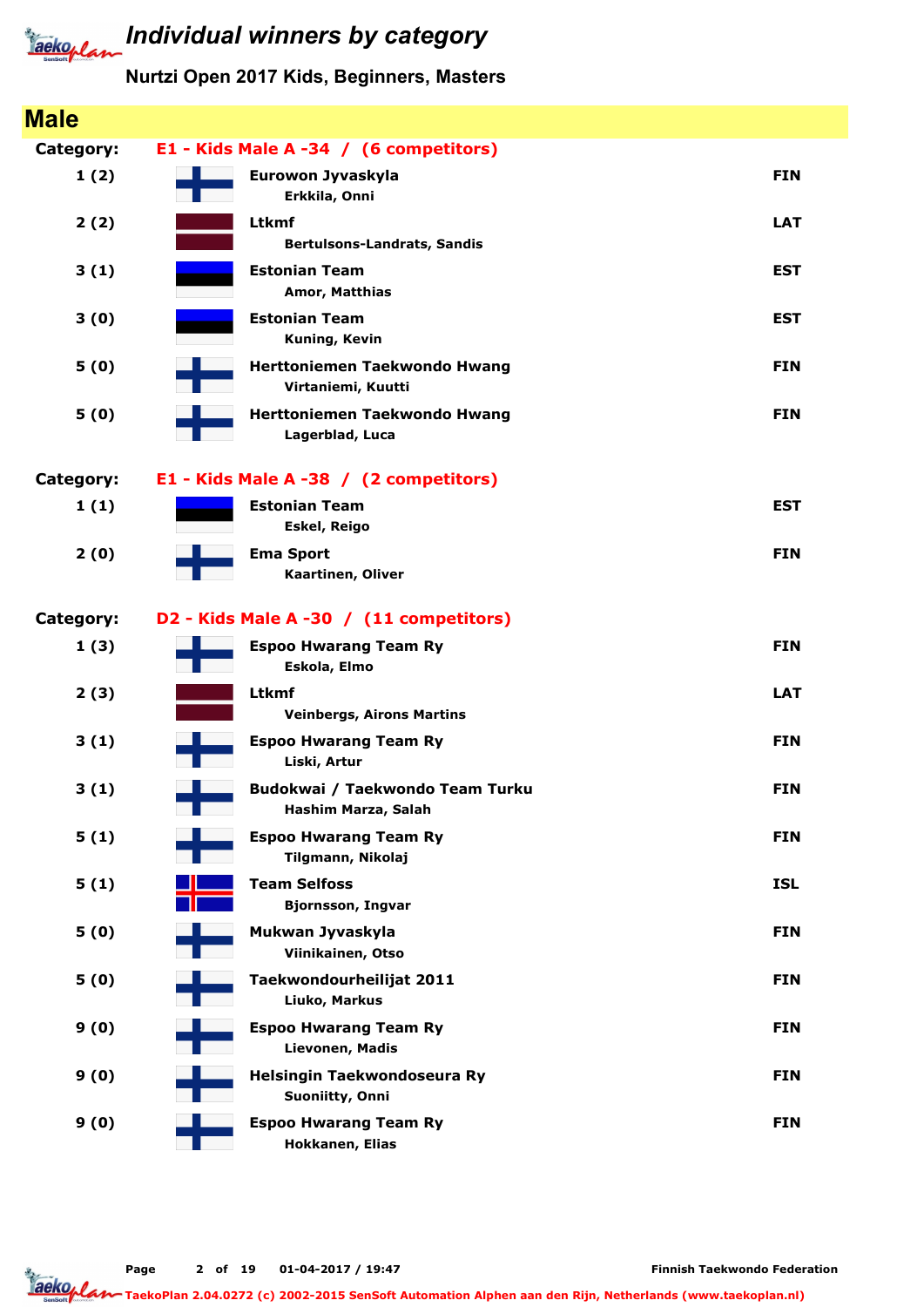

### Individual winners by category

#### Nurtzi Open 2017 Kids, Beginners, Masters

| <b>Male</b> |                                                 |            |
|-------------|-------------------------------------------------|------------|
| Category:   | D2 - Kids Male A -35 / (12 competitors)         |            |
| 1(4)        | Pasilan Taekwondo<br>Al-Rabiey, Mohammed        | <b>FIN</b> |
| 2(3)        | <b>Regionslaget Norr</b><br>Astesani, William   | <b>SWE</b> |
| 3(2)        | <b>Estonian Team</b><br>Petrov, Kirill          | <b>EST</b> |
| 3(2)        | <b>Estonian Team</b><br>Kattai, Jasper          | <b>EST</b> |
| 5(0)        | Helsingin Taekwondoseura Ry<br>Wu, Sii Han      | <b>FIN</b> |
| 5(0)        | Riihimäen Taekwondo Ry<br>Eronen, Aaron         | <b>FIN</b> |
| 5(0)        | Helsingin Taekwondoseura Ry<br>Suoniitty, Henri | <b>FIN</b> |
| 5(0)        | Taekwondourheilijat 2011<br>Orjasniemi, Frans   | <b>FIN</b> |
| 9(0)        | <b>Regionslaget Norr</b><br>Ossian, Reza        | <b>SWE</b> |
| 9(0)        | Saue Taekwondo Club<br>Kristjan, Kaljuste       | <b>EST</b> |
| 9(0)        | Taekwondo Nurmijarvi<br>Viippola, Akseli        | <b>FIN</b> |
| 9(0)        | <b>Ltkmf</b><br>Zaharovs, Nikolajs              | <b>LAT</b> |

Page 3 of 19 01-04-2017 / 19:47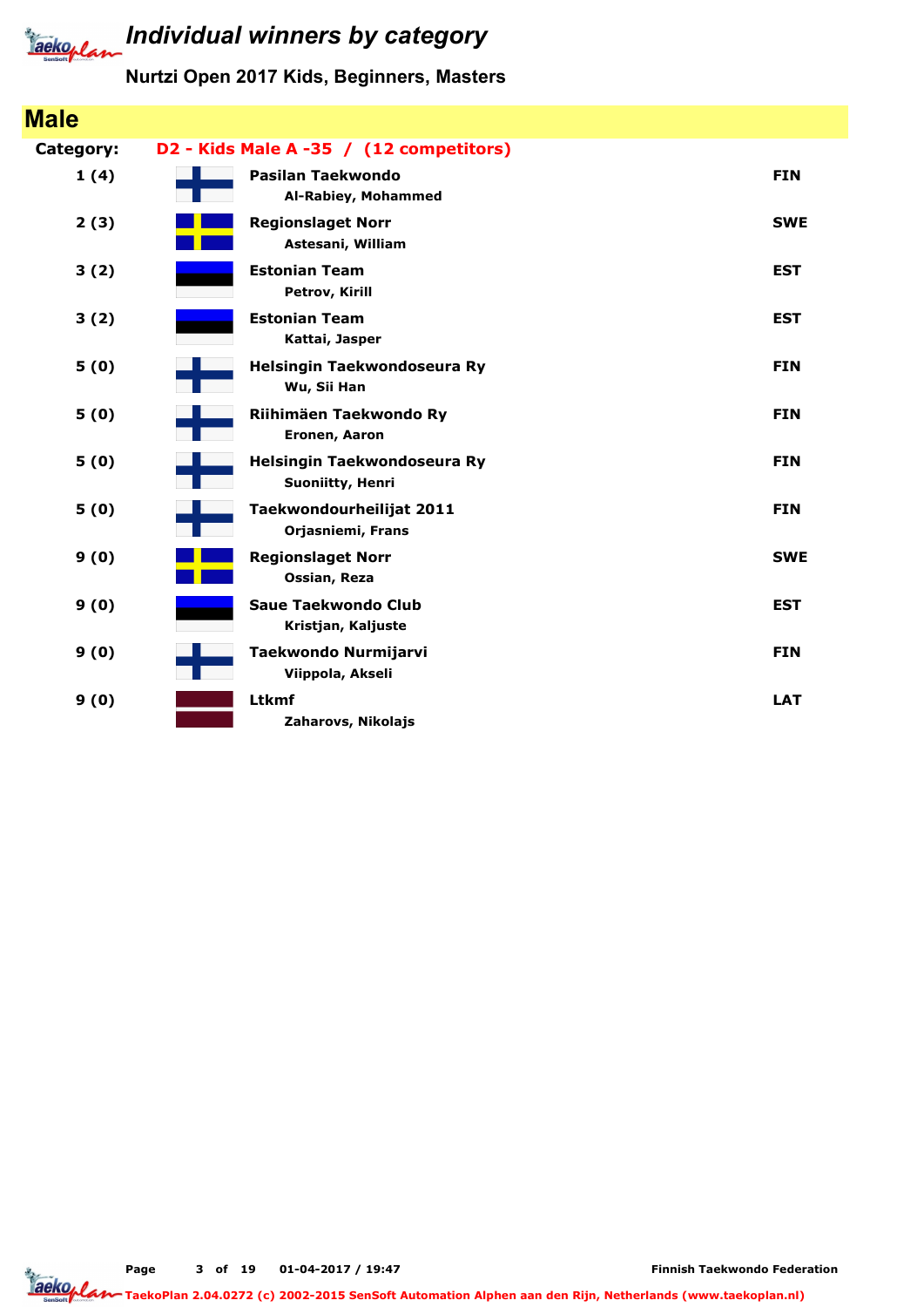

### Individual winners by category

#### Nurtzi Open 2017 Kids, Beginners, Masters

#### Male Category: D2 - Kids Male A -40 / (16 competitors) 1 (4) Santtu, Virtanen Action Sport Center FIN 2 (3) Mattsson, Elmer Budokwai / Taekwondo Team Turku **FIN** 3 (2) Backstrom, Valter **Regionslaget Norr SWE** 3 (2) Kamarainen, Paavo Helsingin Taekwondoseura Ry FIN 5 (1) Kaartinen, Jerko Ema Sport FIN 5 (1) Hulikkala, Henri Taekwondourheilijat 2011 **FIN** 5 (1) Tiittanen, Marc Espoo Hwarang Team Ry FIN 5 (1) Engstrom, Oliver Regionslaget Norr SWE 9 (0) Stserbakov, Svetozar Estonian Team EST 9 (0) Rantala, Nooa Herttoniemen Taekwondo Hwang FIN 9 (0) Savolainen, Lenni Hnmky Taekwondo FIN 9 (0) Liede, Eetu Taekwondo Nurmijarvi FIN 9 (0) Harstrom, Leo **Regionslaget Norr SWE** 9 (0) Takala, Teemu Taekwondourheilijat 2011 **FIN** 9 (0) Diaz, Carlos Espoo Hwarang Team Ry FIN 9 (0) Teranen, Teemu Porvoon Taekwondoseura Ry FIN Category: D2 - Kids Male A -45 / (5 competitors)  $1(2)$ Heimo, Niilo Budokwai / Taekwondo Team Turku **FIN** 2 (1) Hyyrynen, Pauli Taekwondo Nurmijarvi FIN 3 (0) Roos, Topi Riihimäen Taekwondo Ry FIN 3 (1) Rauhanen, Aaro Action Sport Center FIN 5 (0) Helgason, Cesar Team Selfoss ISL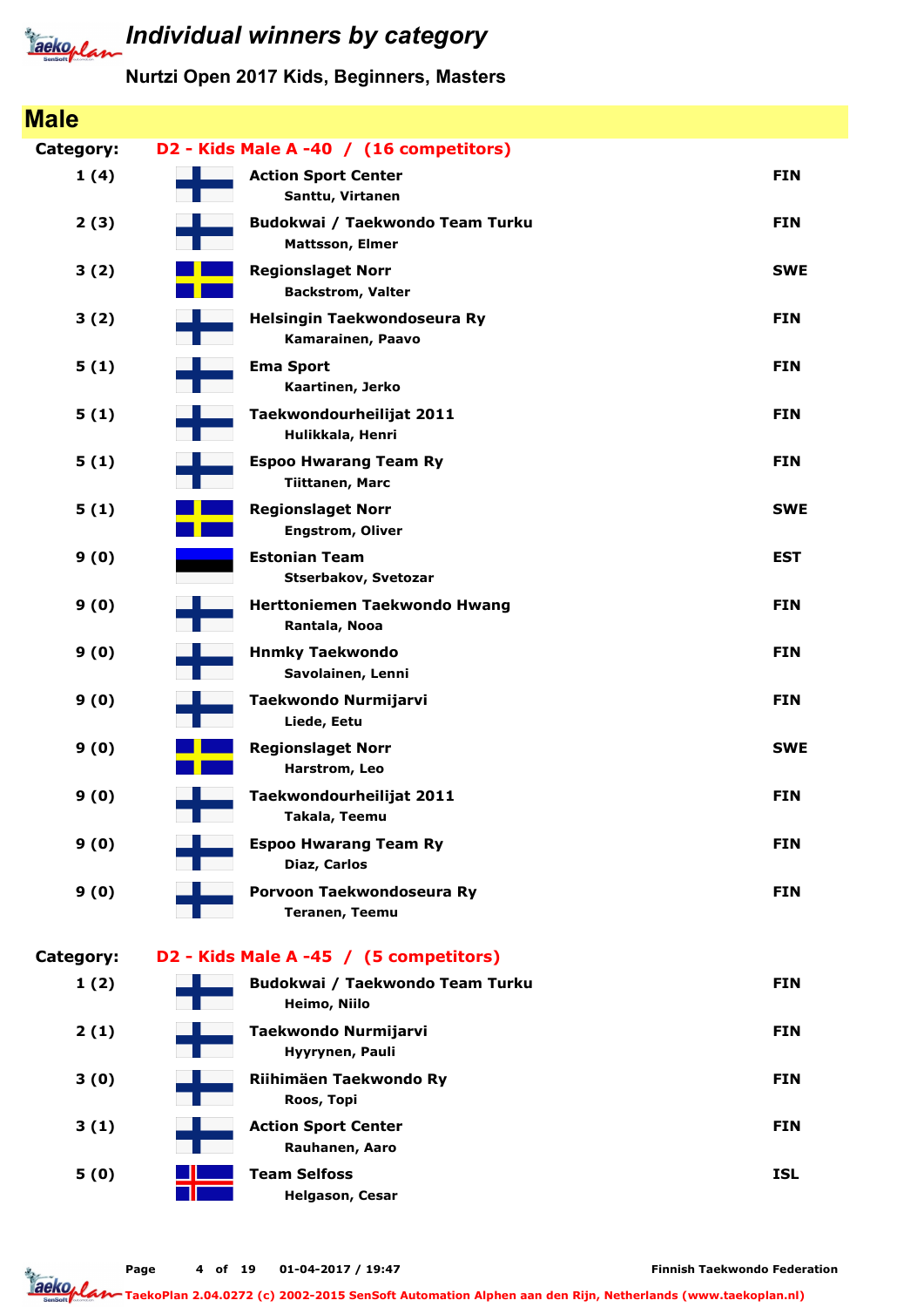

#### Nurtzi Open 2017 Kids, Beginners, Masters

| <b>Male</b>      |                                                   |            |
|------------------|---------------------------------------------------|------------|
| Category:        | D2 - Kids Male A -50 / (2 competitors)            |            |
| 1(1)             | <b>Regionslaget Norr</b><br>Nordlund, Ville       | <b>SWE</b> |
| 2(0)             | <b>Estonian Team</b><br>Kononenko, Artjom         | <b>EST</b> |
| <b>Category:</b> | D1 - Kids Male A -28 / Fly (6 competitors)        |            |
| 1(3)             | Eurowon Jyvaskyla<br>Viitala, Joona               | <b>FIN</b> |
| 2(2)             | Taekwondo Nurmijarvi<br>Suhola, Nooa              | <b>FIN</b> |
| 3(0)             | Helsingin Taekwondoseura Ry<br>Poyhonen, Felipe   | <b>FIN</b> |
| 3(0)             | Herttoniemen Taekwondo Hwang<br>Vainiomaki, Henri | <b>FIN</b> |
| 5(0)             | <b>Regionslaget Norr</b><br>Kornilenko, Dmytro    | <b>SWE</b> |
| 5(0)             | Taekwondo Moodo Loppi<br>Kaarre, Miko             | <b>FIN</b> |
| Category:        | D1 - Kids Male A -34 / Feather (5 competitors)    |            |
| 1(3)             | <b>Ltkmf</b><br>Shinkarenko, Daniels              | <b>LAT</b> |
| 2(1)             | Taekwondourheilijat 2011<br>Viitaniemi, Venne     | <b>FIN</b> |
| 3(0)             | <b>Regionslaget Norr</b><br>Faltman, Algot        | <b>SWE</b> |
| 3(0)             | Porvoon Taekwondoseura Ry<br>Pihlaja, Vaino       | <b>FIN</b> |
| 5(0)             | Eurowon Jyvaskyla<br>Pitkala, Eero                | <b>FIN</b> |

Page 5 of 19 01-04-2017 / 19:47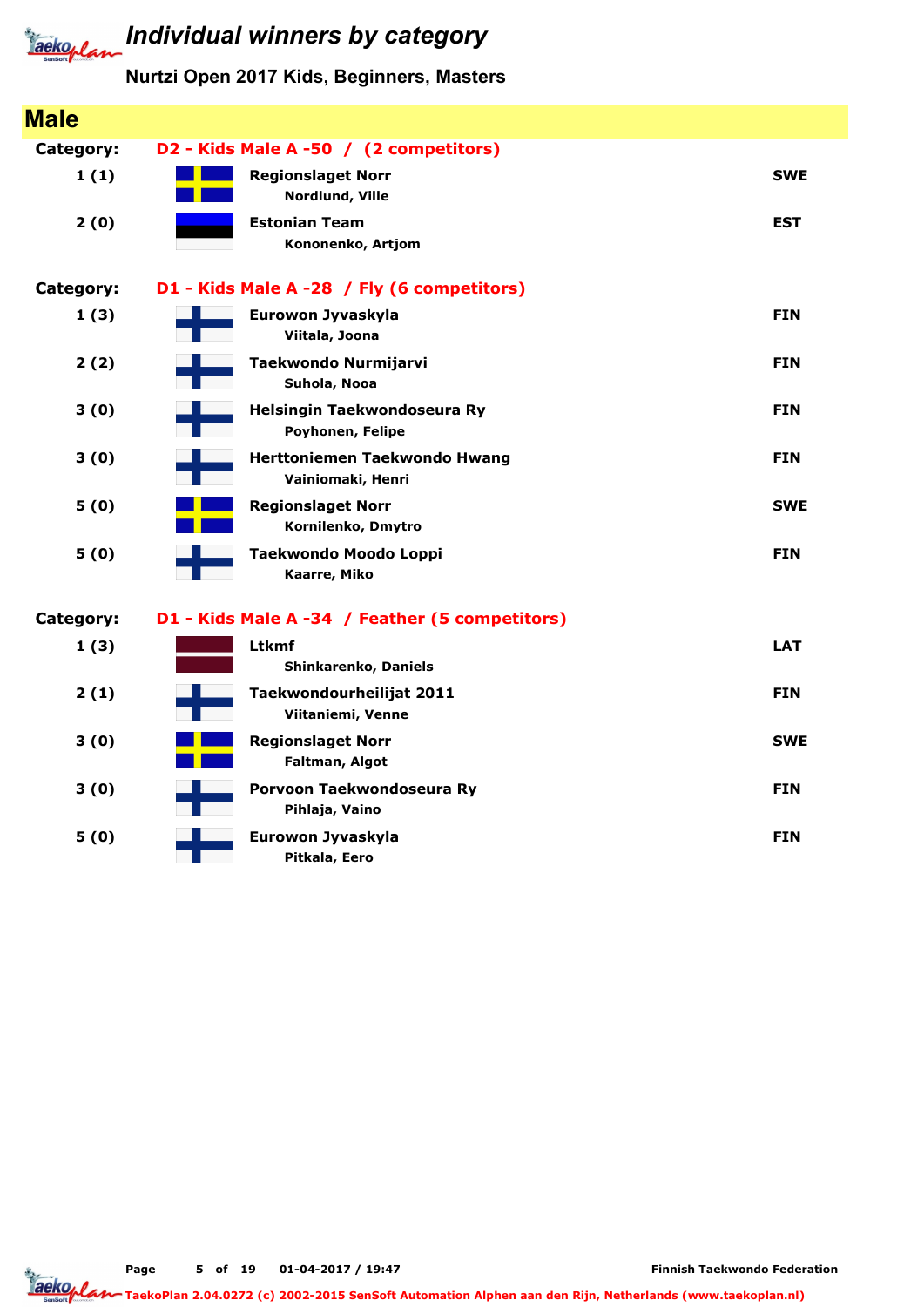

#### Nurtzi Open 2017 Kids, Beginners, Masters

| <b>Male</b> |                                                       |            |
|-------------|-------------------------------------------------------|------------|
| Category:   | D1 - Kids Male A -40 / Welter (7 competitors)         |            |
| 1(3)        | <b>Regionslaget Norr</b><br><b>Hyltegard, Axel</b>    | <b>SWE</b> |
| 2(2)        | Forssan Taekwondoseura Ry<br>Karppi, Joona            | <b>FIN</b> |
| 3(0)        | <b>Hnmky Taekwondo</b><br>Alabdali, Faadi             | <b>FIN</b> |
| 3(1)        | Taekwondo Nurmijarvi<br>Myllynen, Niko                | <b>FIN</b> |
| 5(0)        | <b>Regionslaget Norr</b><br><b>Wikstrom, Tor</b>      | <b>SWE</b> |
| 5(0)        | Mansen Taekwondo Seura Ry<br>Mannersuo, Noel          | <b>FIN</b> |
| 5(0)        | <b>Saue Taekwondo Club</b><br>Kaur, Kippar            | <b>EST</b> |
| Category:   | D1 - Kids Male A +50 / Heavy (3 competitors)          |            |
| 1(2)        | <b>Malmin Taekwondo Ry</b><br><b>Boughrara, Hamza</b> | <b>FIN</b> |
| 2(0)        | Taekwondo Nurmijarvi<br>Kosunen, Eelis                | <b>FIN</b> |
| 3(0)        | <b>Team Selfoss</b><br><b>Gunnarsson, Egill</b>       | <b>ISL</b> |
| Category:   | C2 - Kids Male A -38 / Fin (3 competitors)            |            |
| 1(1)        | Helsingin Itsepuolustuskoulu<br>Lehtinen, Valtteri    | <b>FIN</b> |
| 2(1)        | Taekwondourheilijat 2011<br>Laos, Joonas              | <b>FIN</b> |
| 3(0)        | <b>Regionslaget Norr</b><br>Hjelm, Anton              | <b>SWE</b> |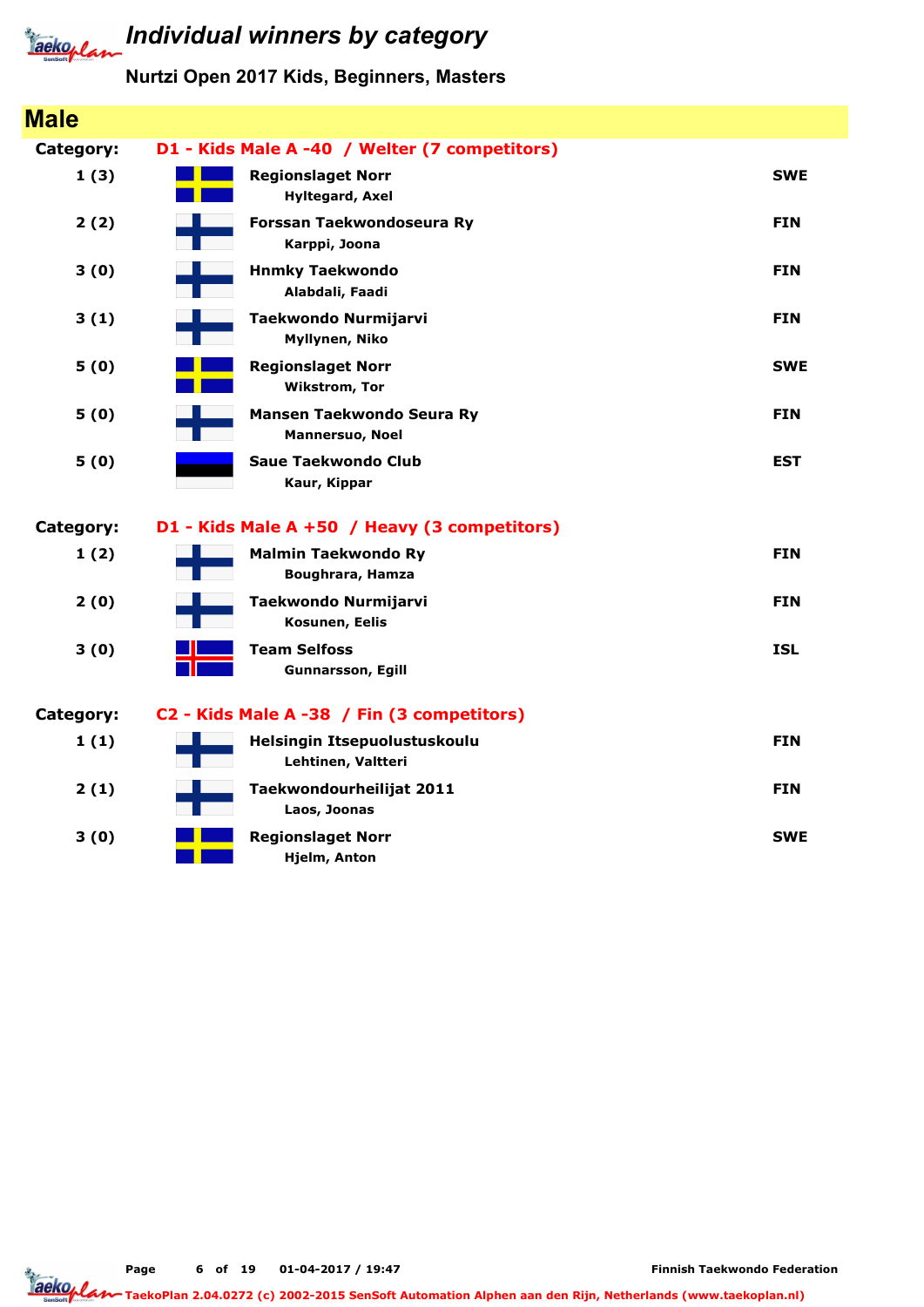

#### Nurtzi Open 2017 Kids, Beginners, Masters

| <b>Male</b>      |                                                        |            |
|------------------|--------------------------------------------------------|------------|
| <b>Category:</b> | C2 - Kids Male A -44 / Fly (10 competitors)            |            |
| 1(3)             | Helsingin Taekwondoseura Ry<br>Sillah, Yusuf           | <b>FIN</b> |
| 2(3)             | <b>Regionslaget Norr</b><br>Sprung, Jakob              | <b>SWE</b> |
| 3(2)             | <b>Regionslaget Norr</b><br>Dahlback, Hugo             | <b>SWE</b> |
| 3(1)             | Taekwondourheilijat 2011<br>Koskelainen, Aleksi        | <b>FIN</b> |
| 5(0)             | <b>Espoo Hwarang Team Ry</b><br><b>Granlund, Roope</b> | <b>FIN</b> |
| 5(0)             | Riihimäen Taekwondo Ry<br>Koivisto, Matias             | <b>FIN</b> |
| 5(0)             | Helsingin Taekwondoseura Ry<br>Elomaa, Elmo            | <b>FIN</b> |
| 5(0)             | <b>Regionslaget Norr</b><br>Platrenka, Denis           | <b>SWE</b> |
| 9(0)             | <b>Regionslaget Norr</b><br><b>Grundstrom, Filiph</b>  | <b>SWE</b> |
| 9(0)             | Herttoniemen Taekwondo Hwang<br>Hinkula, Patrik        | <b>FIN</b> |
| <b>Category:</b> | C2 - Kids Male A -50 / Bantam (7 competitors)          |            |
| 1(2)             | <b>Saue Taekwondo Club</b><br><b>Emilgert, Aunap</b>   | <b>EST</b> |
| 2(2)             | <b>Regionslaget Norr</b><br>Johansson, Leo             | <b>SWE</b> |
| 3(1)             | Pasilan Taekwondo<br><b>Chand, Haris</b>               | <b>FIN</b> |
| 3(1)             | <b>Espoo Hwarang Team Ry</b><br>Lehti, Leo             | <b>FIN</b> |
| 5(0)             | <b>Estonian Team</b><br>Keskla, Georg                  | <b>EST</b> |
| 5(0)             | Riihimäen Taekwondo Ry<br>Roos, Taneli                 | <b>FIN</b> |
| 5(0)             | <b>Estonian Team</b><br>Saul, Maksim                   | <b>EST</b> |

Page 7 of 19 01-04-2017 / 19:47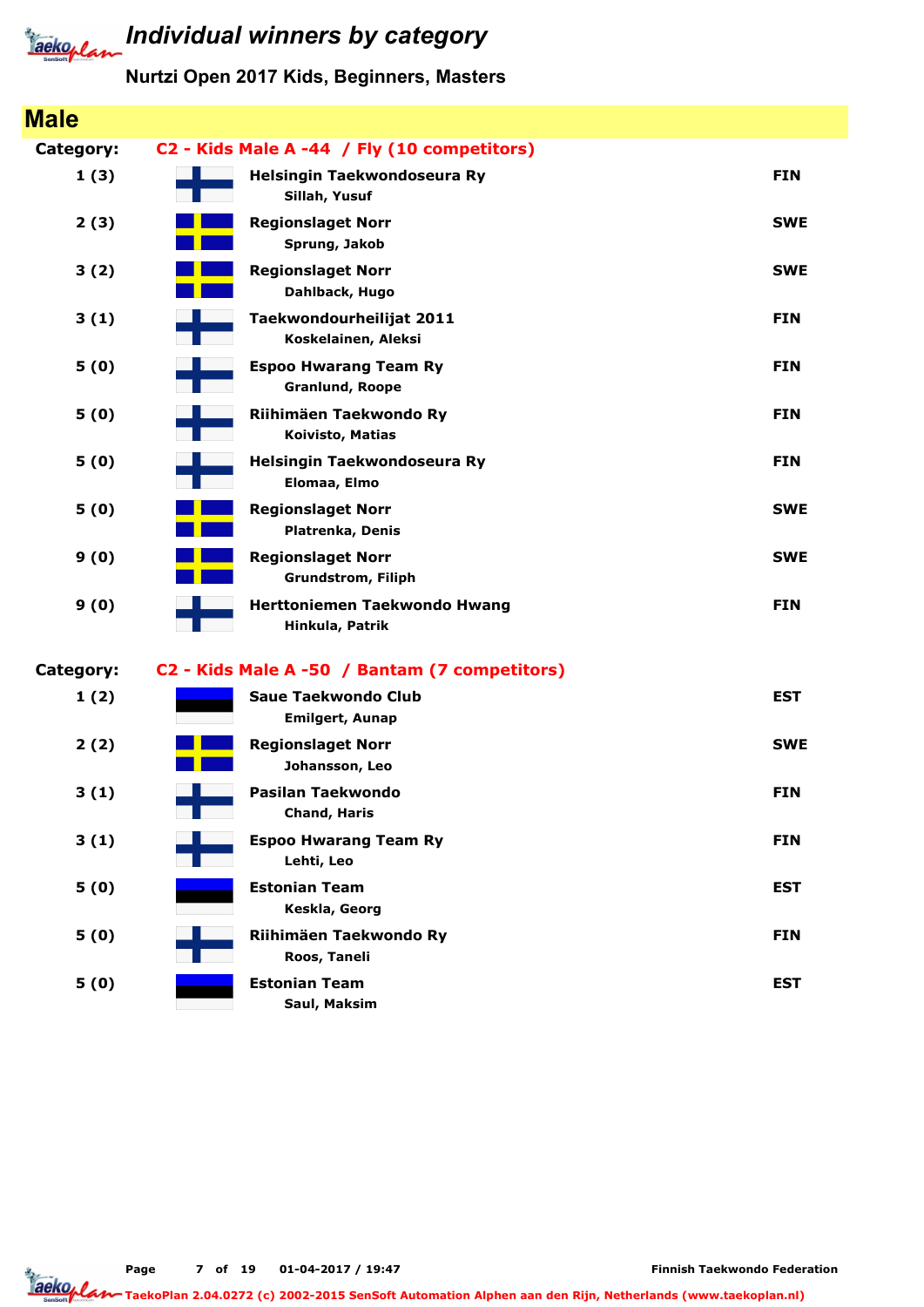

#### Nurtzi Open 2017 Kids, Beginners, Masters

| <b>Male</b> |                                                     |            |
|-------------|-----------------------------------------------------|------------|
| Category:   | C2 - Kids Male A -56 / Feather (5 competitors)      |            |
| 1(3)        | <b>Saue Taekwondo Club</b><br><b>August, Lippus</b> | <b>EST</b> |
| 2(1)        | <b>Ema Sport</b><br>Kaartinen, Rasmus               | <b>FIN</b> |
| 3(0)        | <b>Hnmky Taekwondo</b><br>Pensala, Ilmari           | <b>FIN</b> |
| 3(0)        | Korson Kaiku / Taekwondo<br>Oinonen, Henri          | <b>FIN</b> |
| 5(0)        | <b>Regionslaget Norr</b><br>Johansson, Zeb          | <b>SWE</b> |
| Category:   | C2 - Kids Male A -62 / Light (3 competitors)        |            |
| 1(1)        | <b>Regionslaget Norr</b><br>Al Damanhouri, Amir     | <b>SWE</b> |
| 2(1)        | Helsingin Taekwondoseura Ry<br>Parviainen, Miro     | <b>FIN</b> |
| 3(0)        | <b>Regionslaget Norr</b><br>Bukowski, Jakub         | <b>SWE</b> |
| Category:   | C2 - Kids Male A +62 / Welter (5 competitors)       |            |
| 1(3)        | <b>Doboksport Tampere</b><br>Larres, Kasper         | <b>FIN</b> |
| 2(1)        | <b>Saue Taekwondo Club</b><br>Konstantin, Kostin    | <b>EST</b> |
| 3(0)        | <b>Regionslaget Norr</b><br>Persson, Simon          | <b>SWE</b> |
| 3(0)        | <b>Regionslaget Norr</b><br>Topal, Rojhat           | <b>SWE</b> |
| 5(0)        | <b>Estonian Team</b><br>Agafonov, Vladislav         | <b>EST</b> |
| Category:   | B2 - Juniors Male A -48 / (2 competitors)           |            |
| 1(1)        | <b>Estonian Team</b><br>Stserbakov, Daniil          | <b>EST</b> |
| 2(0)        | <b>Ikaalisten Urheilijat</b><br>Nukarinen, Ilari    | <b>FIN</b> |

Page 8 of 19 01-04-2017 / 19:47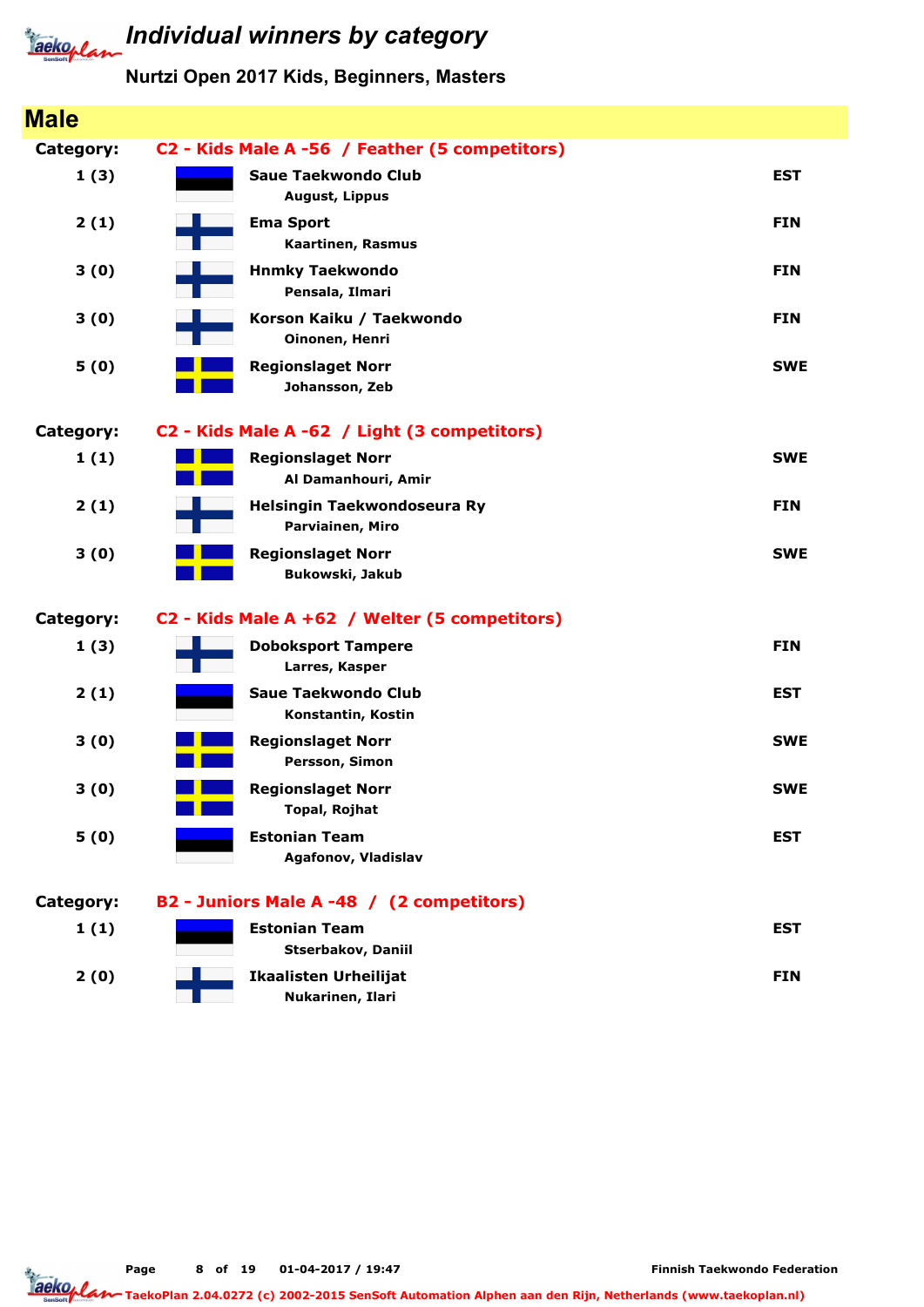

#### Nurtzi Open 2017 Kids, Beginners, Masters

| <b>Male</b>      |                                                         |            |
|------------------|---------------------------------------------------------|------------|
| <b>Category:</b> | B2 - Juniors Male A -55 / (6 competitors)               |            |
| 1(3)             | <b>Malmin Taekwondo Ry</b><br>Isosalo, Mika             | <b>FIN</b> |
| 2(2)             | <b>Malmin Taekwondo Ry</b><br>Sarvari, Davot            | <b>FIN</b> |
| 3(0)             | Klaukkalan Tae Kwon Do Ry<br>Eero, Halenius             | <b>FIN</b> |
| 3(0)             | <b>Saariston Taekwondo Park Ry</b><br>Mantyniemi, Ossi  | <b>FIN</b> |
| 5(0)             | Budokwai / Taekwondo Team Turku<br>Kemppainen, Niilo    | <b>FIN</b> |
| 5(0)             | <b>Regionslaget Norr</b><br>Ronnlund, Albin             | <b>SWE</b> |
| Category:        | B2 - Juniors Male A -63 / (7 competitors)               |            |
| 1(3)             | <b>Regionslaget Norr</b><br><b>Odling Hedqvist, Tim</b> | <b>SWE</b> |
| 2(2)             | Soukan Taekwondo Klubi<br>Anttila, Veeti                | <b>FIN</b> |
| 3(1)             | <b>Malmin Taekwondo Ry</b><br>Razulli, Abdul            | <b>FIN</b> |
| 3(0)             | <b>Ikaalisten Urheilijat</b><br>Koivunen, Aatu          | <b>FIN</b> |
| 5(0)             | <b>Taekwondo Nurmijarvi</b><br>Husseini, Mohammad       | <b>FIN</b> |
| 5(0)             | <b>Hnmky Taekwondo</b><br>Lehmusto, Julius              | <b>FIN</b> |
|                  |                                                         |            |

Page 9 of 19 01-04-2017 / 19:47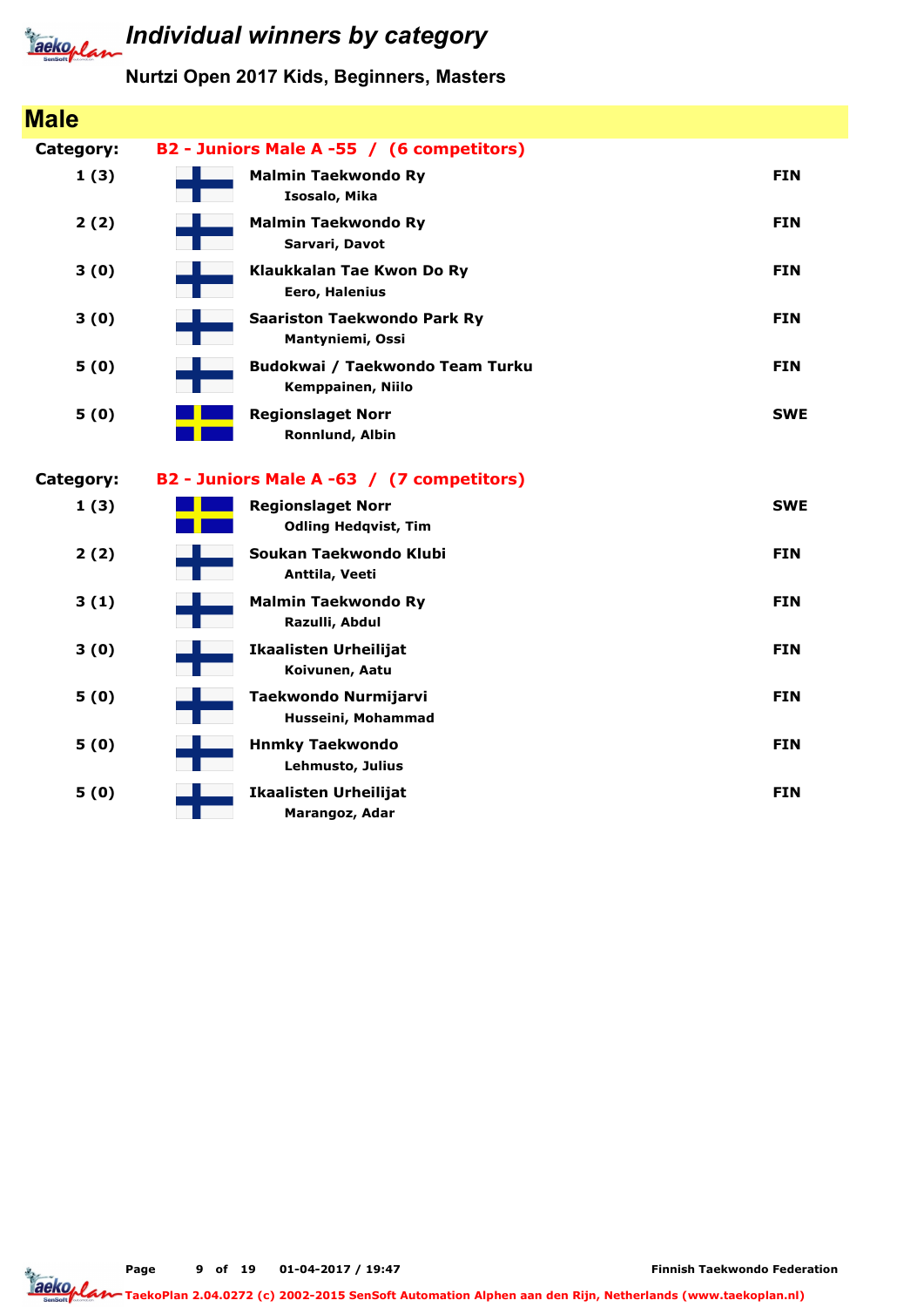

| <b>Male</b>      |                                                       |            |
|------------------|-------------------------------------------------------|------------|
| Category:        | B2 - Juniors Male A -73 / (11 competitors)            |            |
| 1(3)             | <b>Saue Taekwondo Club</b><br>Hardi, Heero            | <b>EST</b> |
| 2(2)             | <b>Saue Taekwondo Club</b><br>Karl, Stroom            | <b>EST</b> |
| 3(2)             | <b>Regionslaget Norr</b><br>Amini, Ali                | <b>SWE</b> |
| 3(2)             | <b>Rauman Taekwondo Ry</b><br><b>Balin, Armando</b>   | <b>FIN</b> |
| 5(0)             | <b>Malmin Taekwondo Ry</b><br>Hassani, Farid          | <b>FIN</b> |
| 5(1)             | <b>Regionslaget Norr</b><br>Reda, Samir               | <b>SWE</b> |
| 5(0)             | <b>Regionslaget Norr</b><br><b>Topal, Ibrahim</b>     | <b>SWE</b> |
| 5(0)             | <b>Saue Taekwondo Club</b><br><b>Tambet, Jarve</b>    | <b>EST</b> |
| 9(0)             | <b>Saue Taekwondo Club</b><br>Hans, Kriisa            | <b>EST</b> |
| 9(0)             | <b>Saue Taekwondo Club</b><br>Aaron, Kuttis           | <b>EST</b> |
| 9(0)             | <b>Malmin Taekwondo Ry</b><br><b>Varis, Topias</b>    | <b>FIN</b> |
| <b>Category:</b> | H - Beginners Male A -58 / (2 competitors)            |            |
| 1(1)             | Loviisan Taekwondo Ry<br><b>Bjorkell, Matias</b>      | <b>FIN</b> |
| 2(0)             | <b>Regionslaget Norr</b><br>Froberg, Emil             | <b>SWE</b> |
| Category:        | H - Beginners Male A -68 / (5 competitors)            |            |
| 1(2)             | <b>Malmin Taekwondo Ry</b><br><b>Wikstrom, Anders</b> | <b>FIN</b> |
| 2(2)             | Pasilan Taekwondo<br>Al-Saffu, Ali                    | <b>FIN</b> |
| 3(0)             | <b>Ema Sport</b><br>Kortelainen, Jukka                | <b>FIN</b> |
| 3(0)             | Lohjan Taekwondoseura Ry<br>Ahmadi, Ehsanulla         | <b>FIN</b> |
| 5(0)             | Helsingin Taekwondoseura Ry<br>Tsegav, Kebebe         | <b>FIN</b> |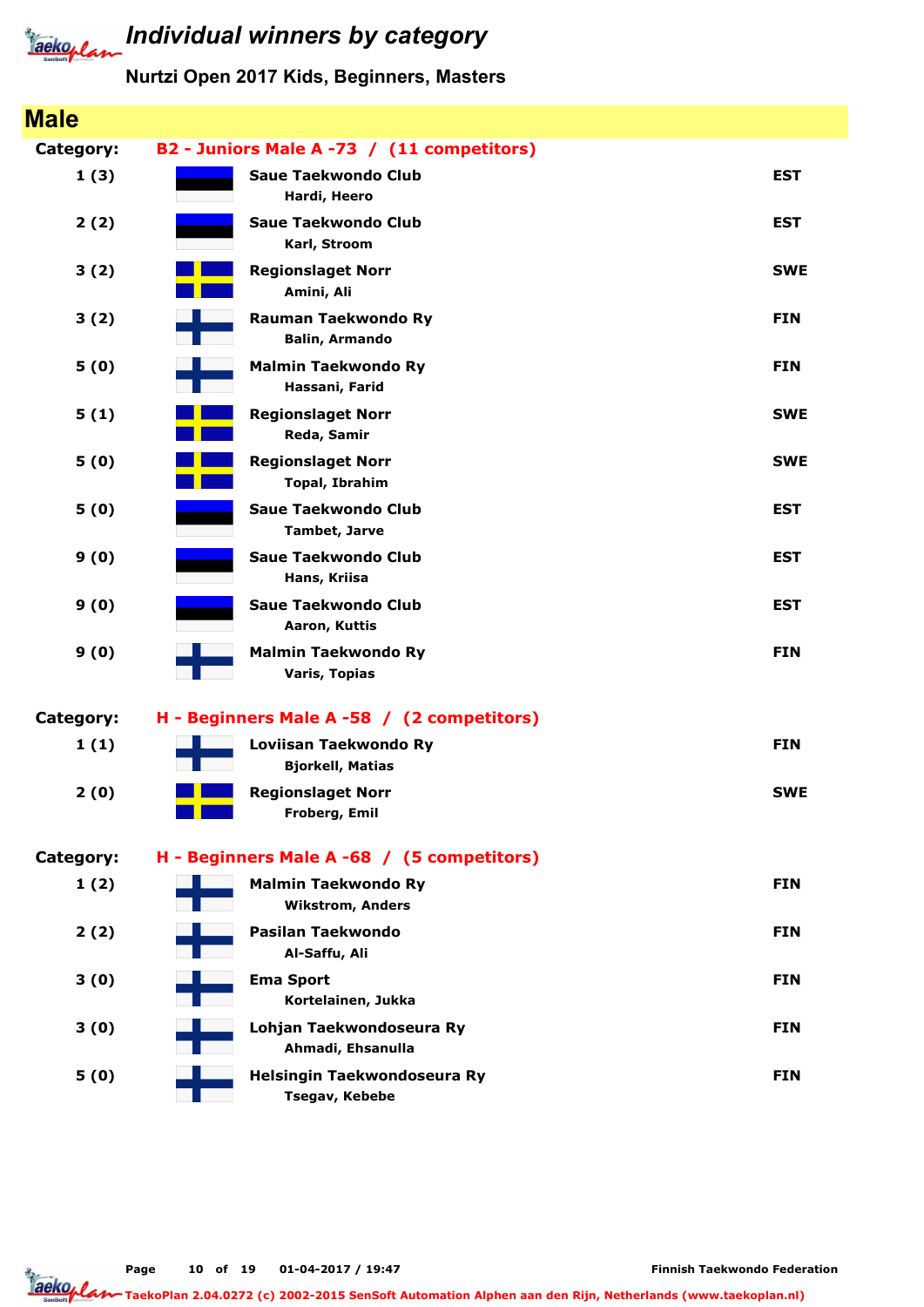

#### Nurtzi Open 2017 Kids, Beginners, Masters

| <b>Male</b> |                                                         |            |
|-------------|---------------------------------------------------------|------------|
| Category:   | H - Beginners Male A -80 / (12 competitors)             |            |
| 1(4)        | <b>Regionslaget Norr</b><br>Ronnskar, Robin             | <b>SWE</b> |
| 2(3)        | Lahden Taekwondo Hwang Ry<br>Raty, Juha-Matti           | <b>FIN</b> |
| 3(2)        | <b>Estonian Team</b><br>Geide, Viljar                   | <b>EST</b> |
| 3(1)        | Vihdin Taekwondoseura Ry<br>Annus, Peeter               | <b>FIN</b> |
| 5(0)        | <b>Rauman Taekwondo Ry</b><br>Rytinki, Valtteri         | <b>FIN</b> |
| 5(0)        | Helsingin Itsepuolustuskoulu<br>Gaetz, Matias           | <b>FIN</b> |
| 5(1)        | <b>Saue Taekwondo Club</b><br>Penkov, Andrei            | <b>EST</b> |
| 5(0)        | <b>Hnmky Taekwondo</b><br>Nuorimaa, Henri-Mikael        | <b>FIN</b> |
| 9(0)        | Taekwondo Nurmijarvi<br>Patrikainen, Miikka             | <b>FIN</b> |
| 9(0)        | Pasilan Taekwondo<br>Chan, Mikko                        | <b>FIN</b> |
| 9(0)        | <b>Regionslaget Norr</b><br>Johansson, Johnny           | <b>SWE</b> |
| 9(0)        | <b>Vatado Ry</b><br>Turunen, Riku                       | <b>FIN</b> |
| Category:   | H - Beginners Male A +80 / (3 competitors)              |            |
| 1(2)        | <b>Regionslaget Norr</b>                                | <b>SWE</b> |
|             | Eriksson, Gustav                                        |            |
| 2(0)        | Keravan Taekwondoseura Ry<br>Karlsson, Pasi             | <b>FIN</b> |
| 3(0)        | Taekwondourheilijat 2011<br><b>Hyvarinen, Risto</b>     | <b>FIN</b> |
| Category:   | S30 - Masters Male A -80 / (5 competitors)              |            |
| 1(2)        | <b>Action Sport Center</b><br>Aarnio, Marko             | <b>FIN</b> |
| 2(1)        | Herttoniemen Taekwondo Hwang<br>Nieminen, Jari          | <b>FIN</b> |
| 3(0)        | Helsingin Itsepuolustuskoulu<br>Korhonen, Erkka         | <b>FIN</b> |
| 3(1)        | <b>Tampereen Kumgang Taekwondo</b><br>Hurmerinta, Pauli | <b>FIN</b> |
| 5(0)        | <b>Regionslaget Norr</b><br>Lodin, Staffan              | <b>SWE</b> |

Finnish Taekwondo Federation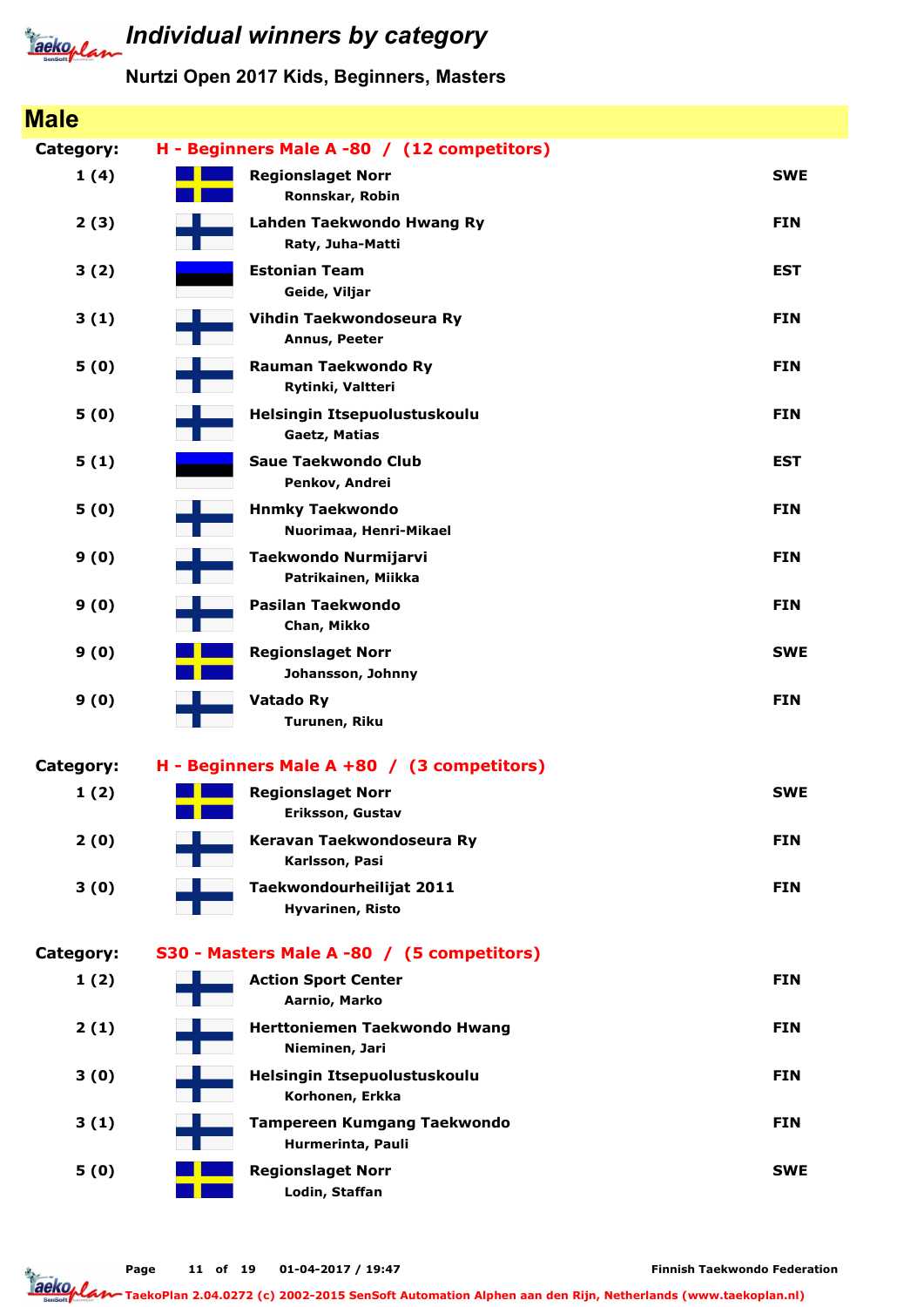#### Nurtzi Open 2017 Kids, Beginners, Masters

| <b>Male</b> |                                                   |            |
|-------------|---------------------------------------------------|------------|
| Category:   | S30 - Masters Male A +80 / (4 competitors)        |            |
| 1(2)        | <b>Hnmky Taekwondo</b><br>Sabo, Francisc          | <b>FIN</b> |
| 2(1)        | Porvoon Taekwondoseura Ry<br>Ihonen, Tommi        | <b>FIN</b> |
| 3(0)        | Tikkurilan Taekwondo Hwang<br>Mottus, Ahti        | <b>FIN</b> |
| 3(0)        | <b>Espoo Hwarang Team Ry</b><br>Lehti, Kari-Matti | <b>FIN</b> |

Page 12 of 19 01-04-2017 / 19:47

Finnish Taekwondo Federation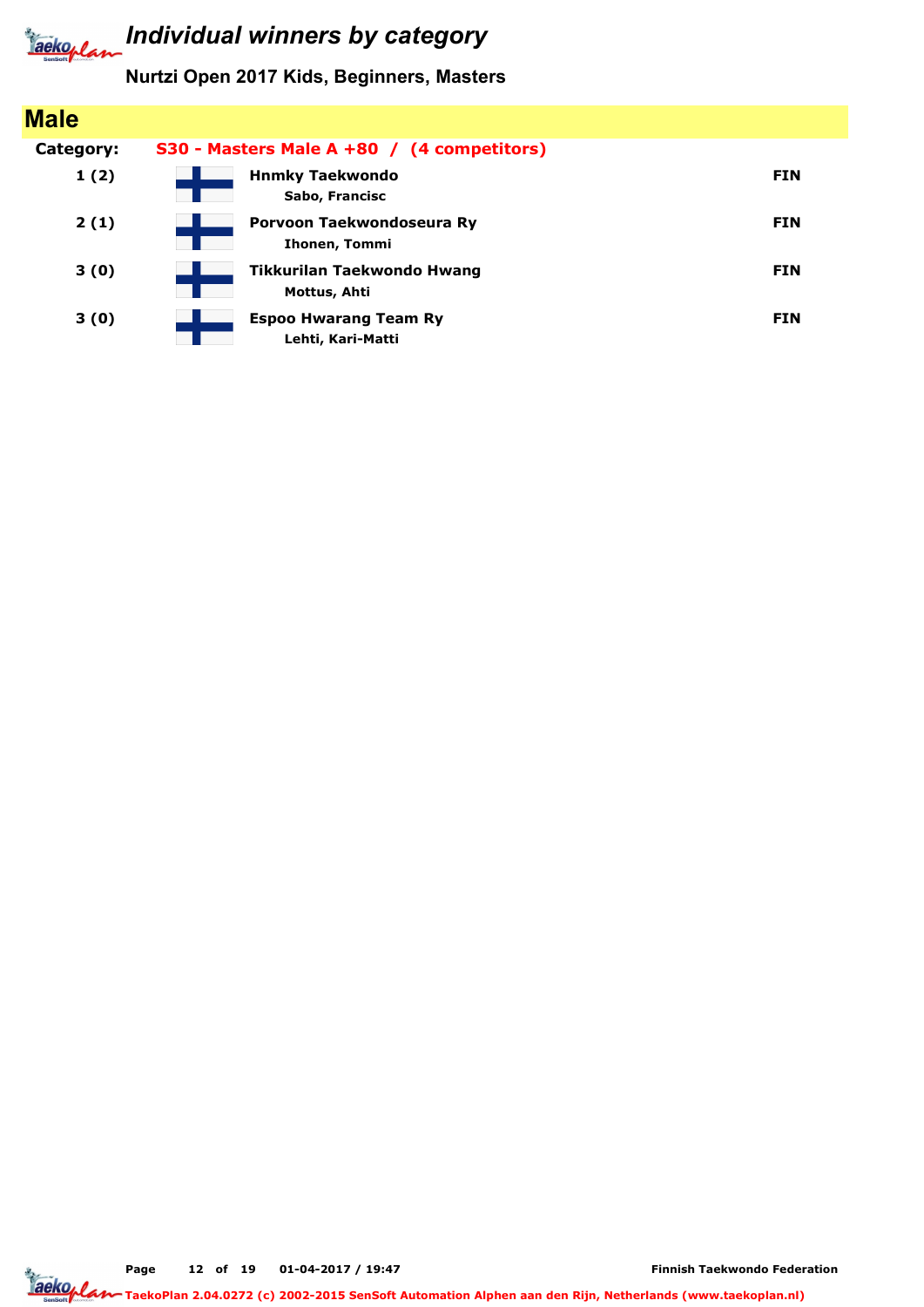| <b>Female</b> |                                                   |            |
|---------------|---------------------------------------------------|------------|
| Category:     | E1 - Kids Female A -26 / (4 competitors)          |            |
| 1(2)          | Herttoniemen Taekwondo Hwang<br>Kirtselis, Aina   | <b>FIN</b> |
| 2(1)          | Taekwondo Nurmijarvi<br>Viippola, Isa             | <b>FIN</b> |
| 3(0)          | Porvoon Taekwondoseura Ry<br>Bonn, Hannah         | <b>FIN</b> |
| 3(0)          | <b>Hnmky Taekwondo</b><br>Sabo, Erika             | <b>FIN</b> |
| Category:     | E1 - Kids Female A -30 / (2 competitors)          |            |
| 1(1)          | <b>Estonian Team</b><br><b>Mirontsik, Marissa</b> | <b>EST</b> |
| 2(0)          | Riihimäen Taekwondo Ry<br>Kudjoi, Sanni           | <b>FIN</b> |
| Category:     | D2 - Kids Female A -30 / (4 competitors)          |            |
| 1(2)          | Helsingin Taekwondoseura Ry<br>Susiluoto, Inari   | <b>FIN</b> |
| 2(1)          | <b>Estonian Team</b><br>Gronberg, Kelli           | <b>EST</b> |
| 3(0)          | Taekwondo Nurmijarvi<br>Kleemola, Emma            | <b>FIN</b> |
| 3(0)          | Taekwondourheilijat 2011<br>Seimola, Kaisla       | <b>FIN</b> |
| Category:     | D2 - Kids Female A -35 / (7 competitors)          |            |
| 1(3)          | Taekwondourheilijat 2011<br>Korhonen, Iines       | <b>FIN</b> |
| 2(1)          | Eurowon Jyvaskyla<br>Harrivaara, Ida              | <b>FIN</b> |
| 3(1)          | <b>Doboksport Tampere</b><br>Tuomainen, Alisa     | <b>FIN</b> |
| 3(1)          | <b>Malmin Taekwondo Ry</b><br>Al-Jafari, Sadiin   | <b>FIN</b> |
| 5(0)          | Korson Kaiku / Taekwondo<br>Huttunen, Vanessa     | <b>FIN</b> |
| 5(0)          | Taekwondo Nurmijarvi<br>Nieminen, Vivian          | <b>FIN</b> |
| 5(0)          | Porvoon Taekwondoseura Ry<br>Bonn, Sarah          | <b>FIN</b> |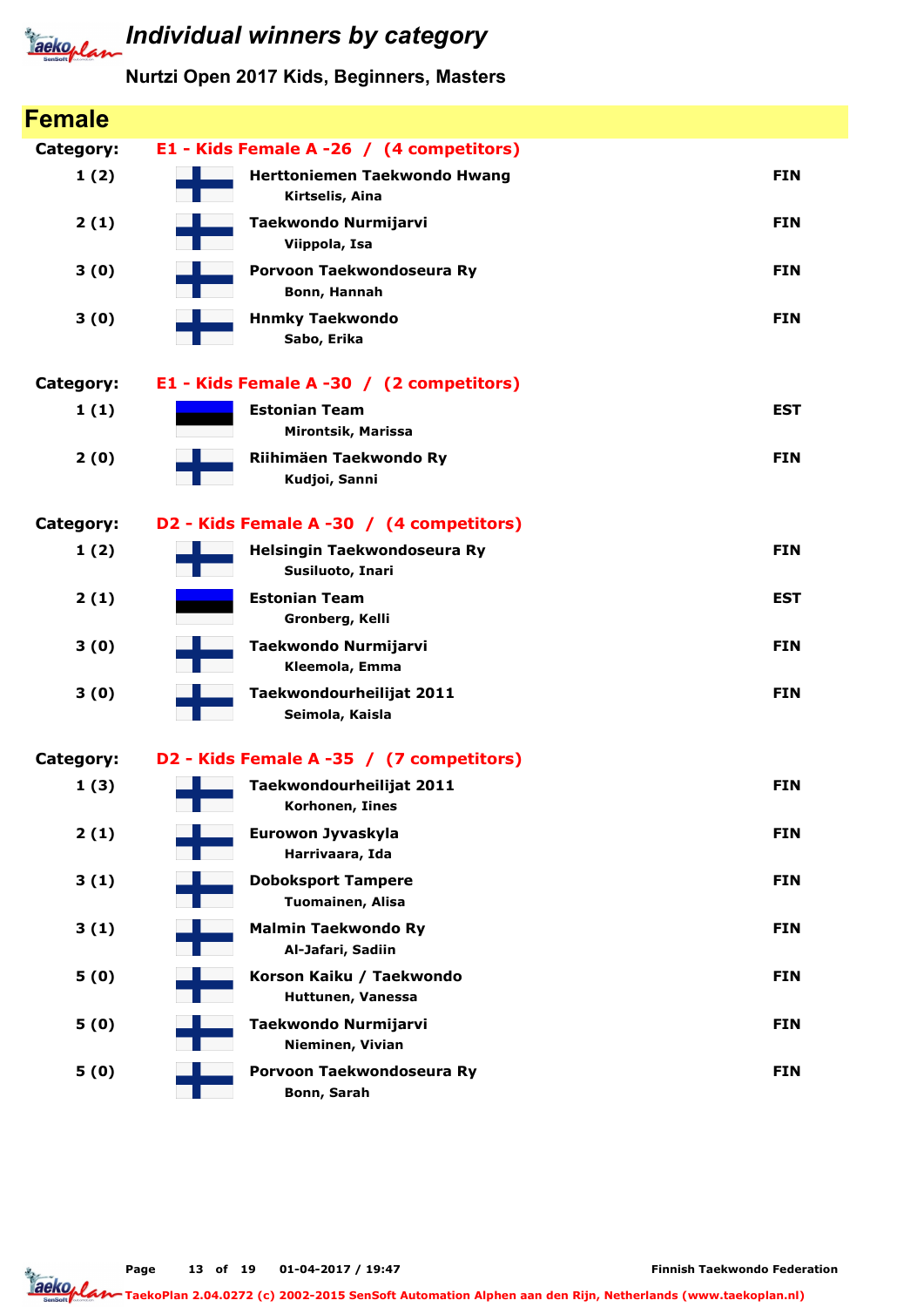

| <b>Female</b>    |                                                         |            |
|------------------|---------------------------------------------------------|------------|
| <b>Category:</b> | D2 - Kids Female A -40 / (7 competitors)                |            |
| 1(3)             | <b>Regionslaget Norr</b><br>Jakobsson, Cecilia          | <b>SWE</b> |
| 2(2)             | <b>Regionslaget Norr</b><br>Lauritzen Holmgren, Martine | <b>SWE</b> |
| 3(1)             | <b>Hnmky Taekwondo</b><br>Tallgren, Elli                | <b>FIN</b> |
| 3(0)             | Taekwondo Nurmijarvi<br>Litukka, Amanda                 | <b>FIN</b> |
| 5(0)             | <b>Malmin Taekwondo Ry</b><br>Elhabbal, Razan           | <b>FIN</b> |
| 5(0)             | <b>Espoo Hwarang Team Ry</b><br>Anttila, Jenny          | <b>FIN</b> |
| 5(0)             | <b>Regionslaget Norr</b><br>Vesterlund, Lova            | <b>SWE</b> |
| <b>Category:</b> | D2 - Kids Female A -45 / (4 competitors)                |            |
| 1(2)             | <b>Regionslaget Norr</b><br>Lundberg, Frida             | <b>SWE</b> |
| 2(1)             | Toijalan Taekwondo - Chun<br>Arminen, Maikki            | <b>FIN</b> |
| 3(0)             | <b>Estonian Team</b><br><b>Koppel, Lisette</b>          | <b>EST</b> |
| 3(0)             | Herttoniemen Taekwondo Hwang<br>Korte, Jessica          | <b>FIN</b> |
| <b>Category:</b> | D1 - Kids Female A -26 / Fin (2 competitors)            |            |
| 1(1)             | <b>Estonian Team</b><br>Nikolajeva, Stefani             | <b>EST</b> |
| 2(0)             | Porvoon Taekwondoseura Ry<br>Ramo, Jenna                | <b>FIN</b> |
| Category:        | D1 - Kids Female A -28 / Fly (3 competitors)            |            |
| 1(2)             | Budokwai / Taekwondo Team Turku<br>Tammila, Ada         | <b>FIN</b> |
| 2(0)             | <b>Doboksport Tampere</b><br>Tiihonen, Helmi            | <b>FIN</b> |
| 3(0)             | <b>Estonian Team</b><br>Ahven, Ave-Mai                  | <b>EST</b> |
| Category:        | D1 - Kids Female A -43 / Light Middle (2 competitors)   |            |
| 1(1)             | <b>Regionslaget Norr</b><br>Sundstrom, Alice            | <b>SWE</b> |
| 2(0)             | <b>Team Selfoss</b><br>Palsdottir, Sunna                | <b>ISL</b> |
|                  |                                                         |            |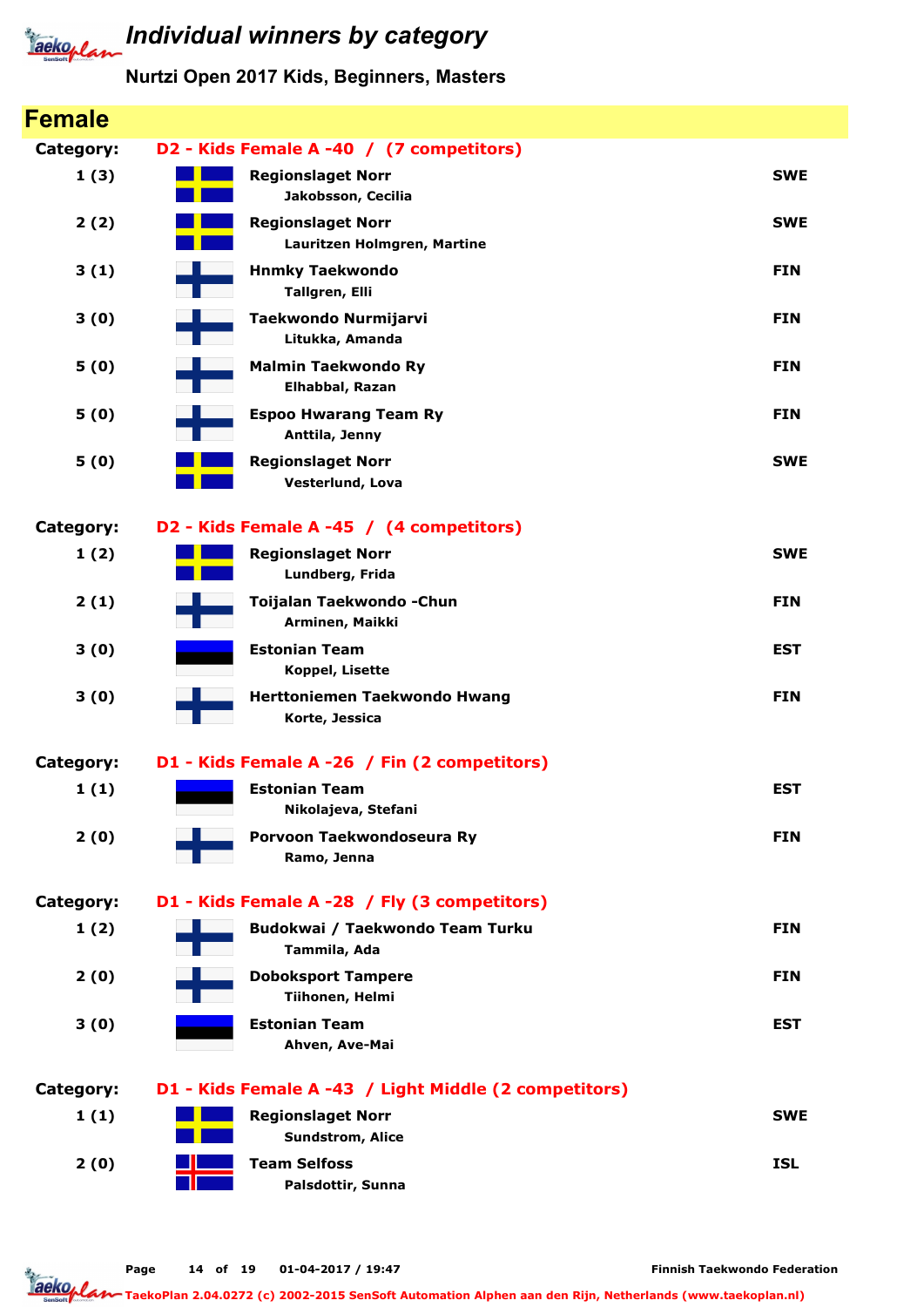#### Nurtzi Open 2017 Kids, Beginners, Masters

| <b>Female</b> |                                                         |            |
|---------------|---------------------------------------------------------|------------|
| Category:     | C2 - Kids Female A -36 / Fin (5 competitors)            |            |
| 1(2)          | Taekwondourheilijat 2011<br>Tatti, Janika               | <b>FIN</b> |
| 2(1)          | Budokwai / Taekwondo Team Turku<br>Hashim Marza, Fatima | <b>FIN</b> |
| 3(1)          | <b>Regionslaget Norr</b><br><b>Brannstrom, Emmy</b>     | <b>SWE</b> |
| 3(0)          | <b>Espoo Hwarang Team Ry</b><br>Eskola, Lotta           | <b>FIN</b> |
| 5(0)          | Eurowon Jyvaskyla<br>Han, Heejeong                      | <b>FIN</b> |
| Category:     | C2 - Kids Female A -42 / Fly (7 competitors)            |            |
| 1(3)          | <b>Regionslaget Norr</b><br>Soderlund, Frida            | <b>SWE</b> |
| 2(1)          | <b>Estonian Team</b><br>Fedorenko, Darja                | <b>EST</b> |
| 3(1)          | Saue Taekwondo Club<br>Katli Liis, Kartau               | <b>EST</b> |
| 3(1)          | <b>Estonian Team</b><br>Eamarina, Veronika              | <b>EST</b> |
| 5(0)          | Taekwondourheilijat 2011<br>Orjasniemi, Laura           | <b>FIN</b> |
| 5(0)          | Mukwan Jyvaskyla<br>Muhonen, Sohvi                      | <b>FIN</b> |
| 5(0)          | <b>Saue Taekwondo Club</b><br>Christina, Lotova         | <b>EST</b> |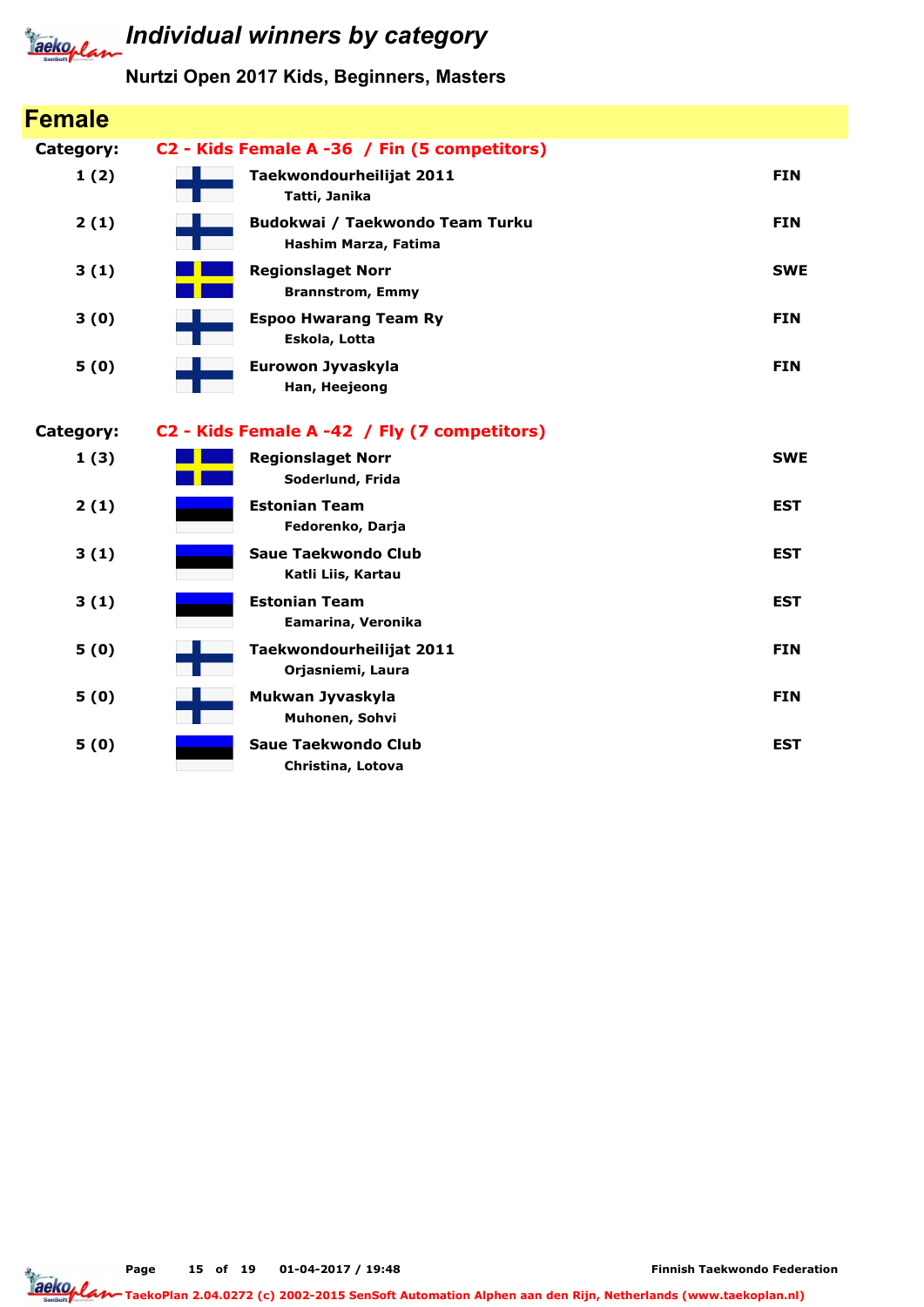

| <b>Female</b>    |                     |                                                         |            |
|------------------|---------------------|---------------------------------------------------------|------------|
| <b>Category:</b> |                     | C2 - Kids Female A -48 / Bantam (11 competitors)        |            |
| 1(4)             |                     | <b>Regionslaget Norr</b><br><b>Odling Hedqvist, Lea</b> | <b>SWE</b> |
| 2(3)             |                     | <b>Regionslaget Norr</b><br>Bergvall, Klara             | <b>SWE</b> |
| 3(2)             |                     | <b>Yong Taekwondo</b><br>Pesonen, Pinja                 | <b>FIN</b> |
| 3(1)             |                     | <b>Malmin Taekwondo Ry</b><br>Al-Jafari, Dania          | <b>FIN</b> |
| 5(0)             |                     | Budokwai / Taekwondo Team Turku<br>Hietanen, Heta       | <b>FIN</b> |
| 5(0)             |                     | <b>Malmin Taekwondo Ry</b><br>Markkula, Iines           | <b>FIN</b> |
| 5(0)             |                     | Helsingin Taekwondoseura Ry<br>Laasonen, Alice          | <b>FIN</b> |
| 5(0)             |                     | Porvoon Taekwondoseura Ry<br>Ravaska, Inka              | <b>FIN</b> |
| 9(0)             | <b>Team Selfoss</b> | Svanthorsdottir, Rebekka                                | <b>ISL</b> |
| 9(0)             |                     | <b>Estonian Team</b><br>Liivak, Egle                    | <b>EST</b> |
| 9(0)             |                     | Porvoon Taekwondoseura Ry<br>Siltala, Mira              | <b>FIN</b> |
| <b>Category:</b> |                     | C2 - Kids Female A -52 / Feather (9 competitors)        |            |
| 1(3)             |                     | <b>Regionslaget Norr</b><br>Sundstrom, Erika            | <b>SWE</b> |
| 2(3)             |                     | Saue Taekwondo Club<br>Veronika, Jakovleva              | <b>EST</b> |
| 3(1)             |                     | <b>Regionslaget Norr</b><br>Asplund, Linn               | <b>SWE</b> |
| 3(1)             |                     | <b>Estonian Team</b><br>Muur, Milena                    | <b>EST</b> |
| 5(0)             |                     | <b>Regionslaget Norr</b><br>Granath, Alva               | <b>SWE</b> |
| 5(0)             |                     | <b>Regionslaget Norr</b><br><b>Moren Granath, Zoe</b>   | <b>SWE</b> |
| 5(0)             |                     | <b>Regionslaget Norr</b><br>Bergman Goth, Anna          | <b>SWE</b> |
| 5(0)             |                     | <b>Yong Taekwondo</b><br>Sukari, Emma                   | <b>FIN</b> |
| 9(0)             |                     | <b>Malmin Taekwondo Ry</b><br>Uzun, Sila                | <b>FIN</b> |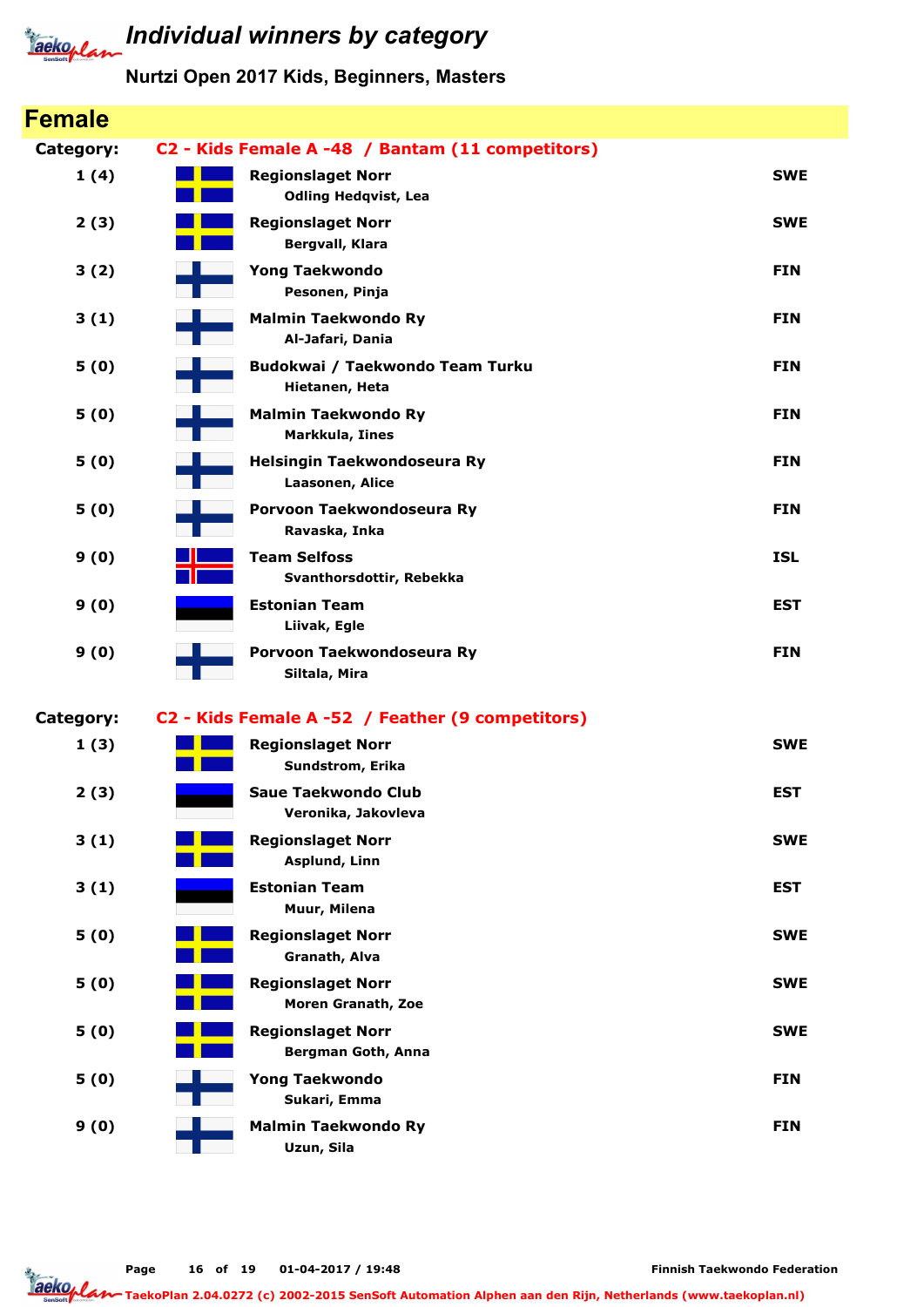

#### Nurtzi Open 2017 Kids, Beginners, Masters

| <b>Female</b> |                                                     |            |
|---------------|-----------------------------------------------------|------------|
| Category:     | C2 - Kids Female A -58 / Light (4 competitors)      |            |
| 1(2)          | <b>Action Sport Center</b><br>Aarnio, Jenny         | <b>FIN</b> |
| 2(1)          | <b>Espoo Hwarang Team Ry</b><br>Tilgmann, Gisela    | <b>FIN</b> |
| 3(0)          | <b>Saue Taekwondo Club</b><br>Milli, Lippus         | <b>EST</b> |
| 3(0)          | <b>Malmin Taekwondo Ry</b><br>Myrskysalo, Tessa     | <b>FIN</b> |
| Category:     | C2 - Kids Female A +58 / Welter (5 competitors)     |            |
| 1(2)          | <b>Regionslaget Norr</b><br>Sandgren, Wilma         | <b>SWE</b> |
| 2(1)          | <b>Regionslaget Norr</b><br><b>Bjerenius, Clara</b> | <b>SWE</b> |
| 3(0)          | <b>Estonian Team</b><br>Peterson, Diana             | <b>EST</b> |
| 3(1)          | <b>Saue Taekwondo Club</b><br>Kaia, Laatspera       | <b>EST</b> |
| 5(0)          | <b>Ema Sport</b><br>Kaartinen, Rebekka              | <b>FIN</b> |
| Category:     | B2 - Juniors Female A -55 / (9 competitors)         |            |
| 1(3)          | Budokwai / Taekwondo Team Turku<br>Ylonen, Jenna    | <b>FIN</b> |
| 2(2)          | <b>Espoo Hwarang Team Ry</b><br>Uuskoski, Patricia  | <b>FIN</b> |
| 3(1)          | Taekwondo Kouvola Ry<br>Soramies, Mira              | <b>FIN</b> |
| 3(2)          | <b>Saue Taekwondo Club</b><br>Karina, Jakovleva     | <b>EST</b> |
| 5(0)          | <b>Regionslaget Norr</b><br>Asplund, Moa            | <b>SWE</b> |
| 5(0)          | <b>Malmin Taekwondo Ry</b><br>Patoluoto, Aino       | <b>FIN</b> |
| 5(0)          | <b>Rauman Taekwondo Ry</b><br>Liang, Elli           | <b>FIN</b> |
| 5(0)          | <b>Regionslaget Norr</b><br>Lohkham, Sonthiya       | <b>SWE</b> |
| 9(0)          | <b>Regionslaget Norr</b><br>Kuadnok, Phae           | <b>SWE</b> |

Page 17 of 19 01-04-2017 / 19:48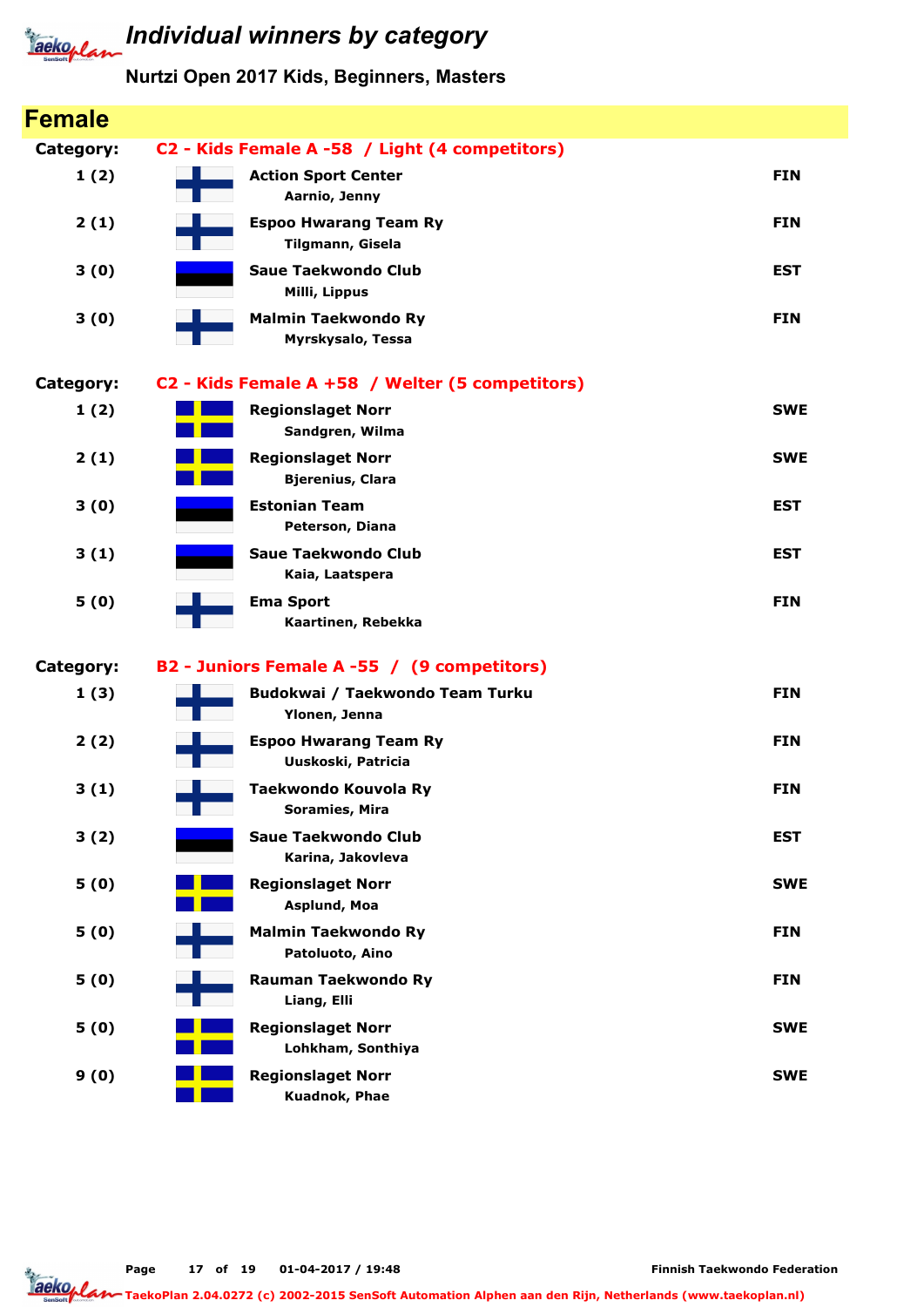

| <b>Female</b> |                                                                |            |
|---------------|----------------------------------------------------------------|------------|
| Category:     | B2 - Juniors Female A -63 / (8 competitors)                    |            |
| 1(3)          | <b>Regionslaget Norr</b><br>Hansen, Nikita                     | <b>SWE</b> |
| 2(2)          | Budokwai / Taekwondo Team Turku<br>Vainionpaa, Lotta           | <b>FIN</b> |
| 3(1)          | Forssan Taekwondoseura Ry<br>Yli-Kahrakuusi, Ronja             | <b>FIN</b> |
| 3(1)          | <b>Saariston Taekwondo Park Ry</b><br><b>Stalfors, Daniela</b> | <b>FIN</b> |
| 5(0)          | Taekwondo Kouvola Ry<br>Sippula, Vilma                         | <b>FIN</b> |
| 5(0)          | Budokwai / Taekwondo Team Turku<br><b>Ylitalo, Lindsey</b>     | <b>FIN</b> |
| 5(0)          | <b>Saariston Taekwondo Park Ry</b><br>Back, Anna Erika         | <b>FIN</b> |
| 5(0)          | <b>Hnmky Taekwondo</b><br>Tallgren, Heini                      | <b>FIN</b> |
| Category:     | B2 - Juniors Female A +63 / (7 competitors)                    |            |
| 1(3)          | Helsingin Itsepuolustuskoulu<br><b>Manty, Mira</b>             | <b>FIN</b> |
| 2(2)          | Lahden Taekwondo Hwang Ry<br>Mantyla, Anni                     | <b>FIN</b> |
| 3(0)          | <b>Malmin Taekwondo Ry</b><br>Int, Kristina                    | <b>FIN</b> |
| 3(1)          | <b>Vatado Ry</b><br>Hannula, Elsa                              | <b>FIN</b> |
| 5(0)          | Porvoon Taekwondoseura Ry<br>Varpio, Emilia                    | <b>FIN</b> |
| 5(0)          | <b>Regionslaget Norr</b><br><b>Bjerenius, Fanny</b>            | <b>SWE</b> |
| 5(0)          | <b>Hnmky Taekwondo</b><br><b>Barrois, Ea</b>                   | <b>FIN</b> |
| Category:     | H - Beginners Female A -57 / (3 competitors)                   |            |
| 1(2)          | <b>Regionslaget Norr</b><br>Lundmark, Elin                     | <b>SWE</b> |
| 2(0)          | <b>Mudo Ry</b><br>Ankkuri, Maria                               | <b>FIN</b> |
| 3(0)          | Korson Kaiku / Taekwondo<br>Huttunen, Teea                     | <b>FIN</b> |